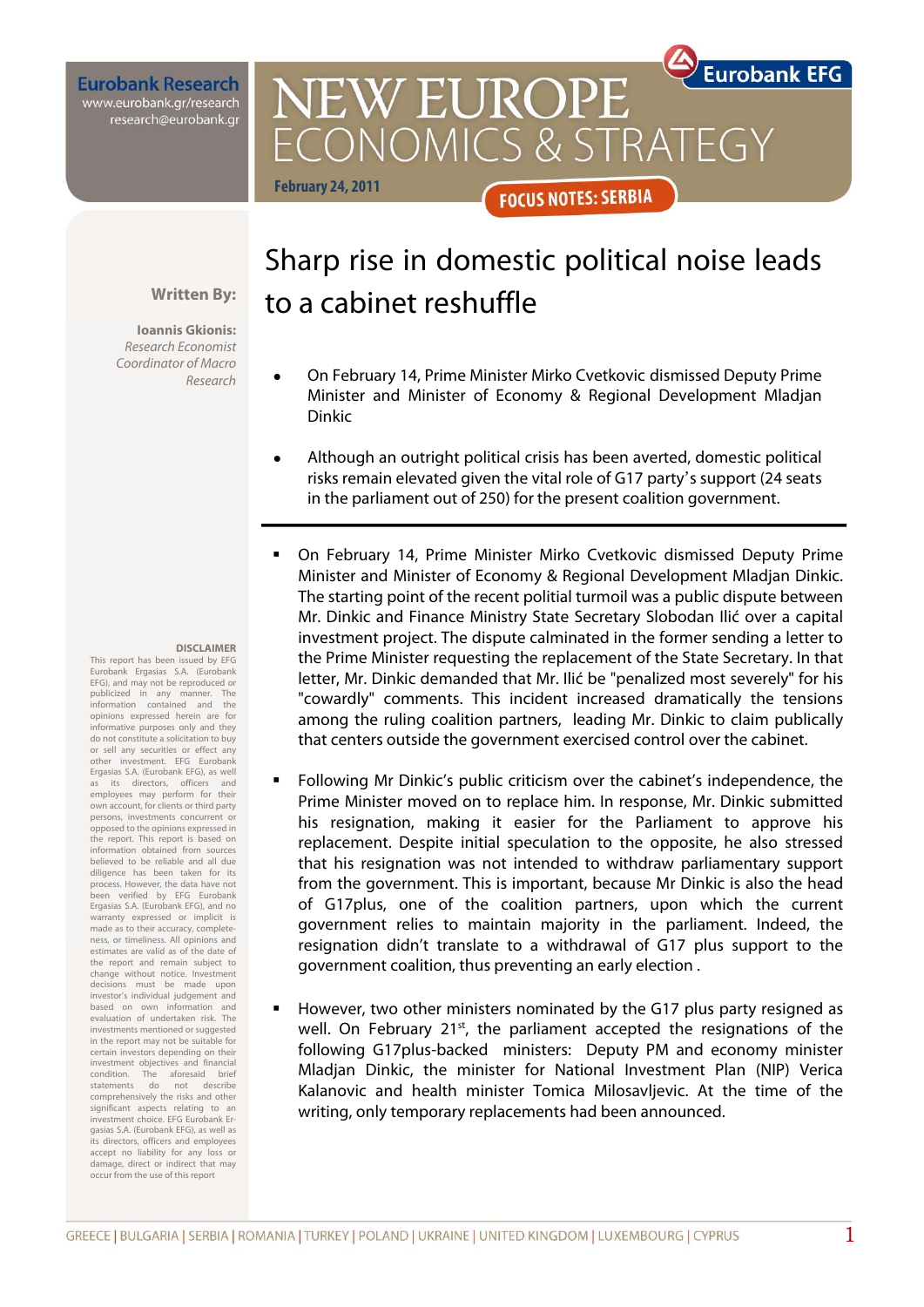

**FOCUS NOTES: SERBIA** 

In our view, the aforementioned developments may entail some serious implications for the domestic political and economic landscape.

**NEW EUROPE** 

**FCONOMICS & STRATEGY** 

First of all, the resignations may harm the government's efficiency, given that Mr. Dinkic has held the post of Minister of Economy ever since the formation of the present coalition (July 2008) and his influence is undisputable. Secondly, the resignations reduce the government's political capital and decrease its bargaining power vis the public sector unions. The later may become more apparent as the next elections date is coming closer (the last parliamentary elections took place in 8<sup>th</sup> May, 2008). Note that the the government is already in a collision course with teachers who are on strike asking for higher wages.

Secondly, the resignations risk to severely affecting the functioning of the cabinet. Tensions within a fragmented government coalition consisting of several parties were already high. From that point of view, the stance of G17plus regarding parlimentary approval of the new ministerial appointments has became more rigid. In turn, this sends a clear message: either the coalition functions on a true partnership basis, or there is no coalition at all.

Last but not least, the resignation increases the probability that the current government coalition may not complete its full term, which expires in mid 2012. Note here that it was the G17 party that quited the cabinet of PM Vojislav Koštunica back in October 2006, which eventually led to early parliamentary elections. Although a full-blown political crisis has been for now, the political risk is certainly more elevated given the vital role of G17 party support for the government coalition. G17 plus holds 24 seats, the ruling government coalition controls 129 seats out of 250 seats in the parliament. That said, although the risk of bringing the government down is not imminent, the countdown to the next parliamentary elections may have already began.